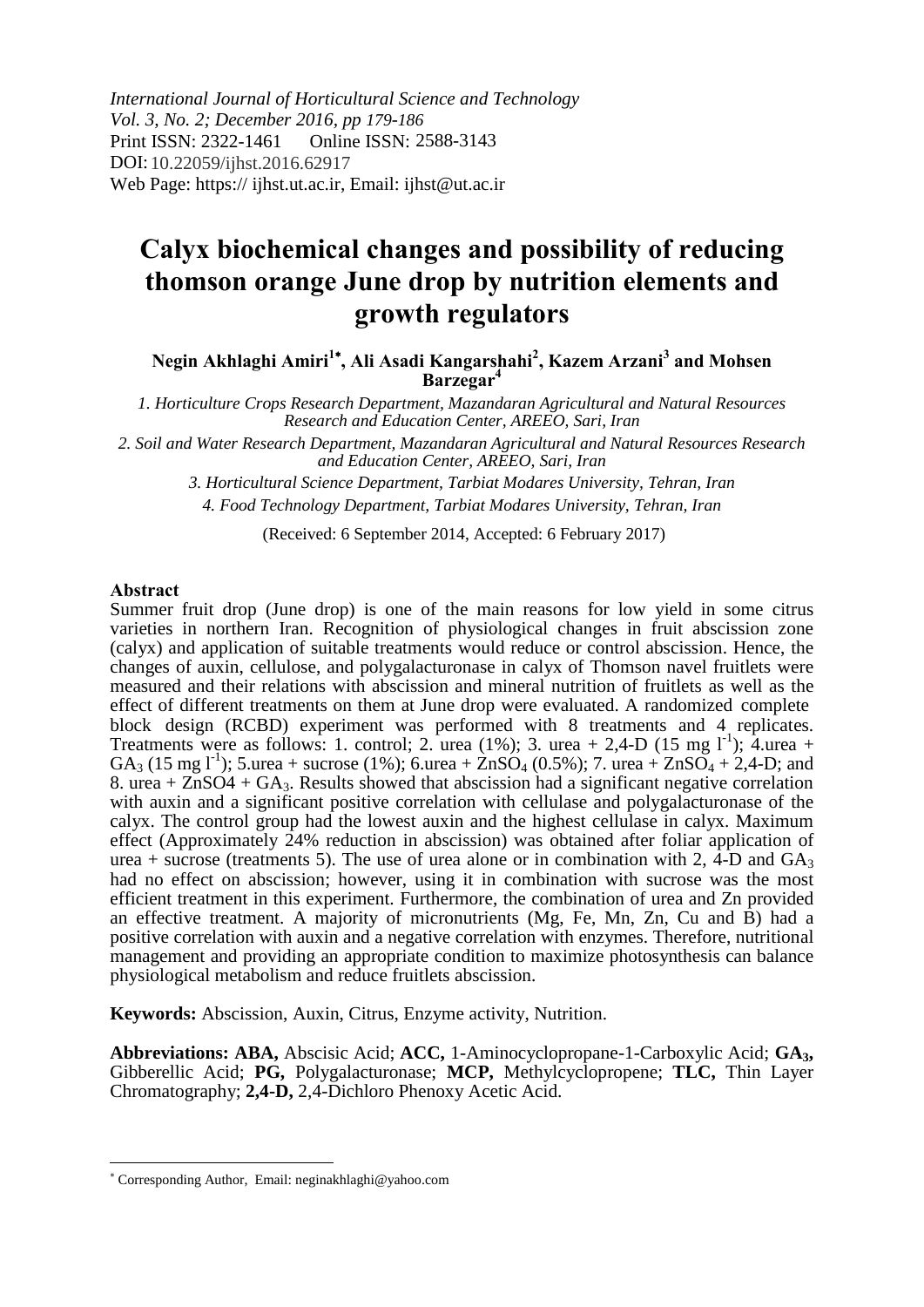# **Introduction**

Annual citrus production in Iran is more than 4.34 million tons, representing the highest production of horticultural crops in the country (NN., 2015). Abscission during different growth stages is one important reason to yield reduction and high losses in citrus. In addition to flower drop in citrus, there are other natural fruit drops like initial drop and June drop caused by multiple reasons including both physical and pathological ones. Sudden changes in temperature or humidity, poor nutrition management, hormonal imbalance, improper soil moisture and so on are the physiological causes and the fungal infections pathologically results in fruit drop (Racsko *et al*., 2007).

Summer physiological abscission (June drop) include abscission of fruitlets with 0.5- 2 cm diameter (Iglesias *et al.,* 2007). This is a physiological process that is likely to compete among fruitlets for carbohydrates, water, hormones and other metabolites and would be intensified by stresses caused by high temperature and water deficit (Huchche, 2001).

Many researchers have proved that phytohormones can regulate fruit abscission. Racsko *et al*. (2006) concluded that the loss of hormonal balance (including auxins, cytokinins, gibberellins and abscisic acid) causes fruit drop. Some synthetic auxins delay the formation of abscission layer by increasing internal auxin (Huchche, 2001).

Onguso *et al.* (2004) reported that auxins spraying prevented the senescence of fruits presumably by maintaining the cell turgidity at abscission zone. This prevents the synthesis of hydrolytic enzymes such as cellulose, which hydrolyze the cell walls. Polygalacturonase (PG) usually act in correlation with cellulose, to degrade two main components of the cell wall (namely cellulose and pectin) (Ibrahim *et al*., 2011). To control fruit abscission in early growth stages, foliar application of 15 mg  $l^{-1}$  gibberellic acid  $(GA_3)$  with 1000 mg  $1^{-1}$  benomyle and urea (1%) was effective (Huchche *et al*., 1993). GA application in partenocarpic citrus varieties reduces June drop (Huchche, 1993; Pozo, 2001). Optimum use of some nutrient elements like nitrogen can also delay or reduce abscission (El-Otmani *et al.*, 2000). There are also some evidences indicating that nitrogen is required for auxin synthesis. Urea foliar application eliminated the need for some growth factors like polyamines in nitrogen metabolism (Huchche, 2001). Application of urea at full bloom and summer physiological drop improved the yield due to an increase in flower number and fruit size (El-Otmani *et al*., 2000).

Additionally, it is reported that carbohydrate content may be a biochemical signal involved in controlling abscission. The fruit set in citrus is highly dependent upon carbohydrate availability (Iglesias *et al*., 2003, 2006). Researches have shown that sucrose concentration in leaves reduced during June drop, causing competition among growing fruitlets for carbohydrate. Reduction of sucrose and other carbohydrates in peel of fruitlets during June drop could indicate the association between free sugar level and fruitlets drop. Like leaf removal which greatly reduced the transfer of sucrose to fruitlets, increased ethylene synthesis and ACC accumulation by fruitlets, the deficiency of free sugar could stimulate ethylene synthesis (Ruiz *et al*., 2001). Mehouachi *et al*. (2009) reported a relationship between the reduction of early abscission rates and higher concentrations of carbohydrates and GAs induced by girdling in developing fruitlets. These findings revealed that girdling certainly increased the GA concentration and strongly suggested that its effect on early fruitlet abscission delay is likely to be mediated by both GA and carbohydrates. It is reported that sucrose foliar application has an adjusted alternate bearing cycle in Satsuma mandarin trees. Also, this treatment increased the average diameter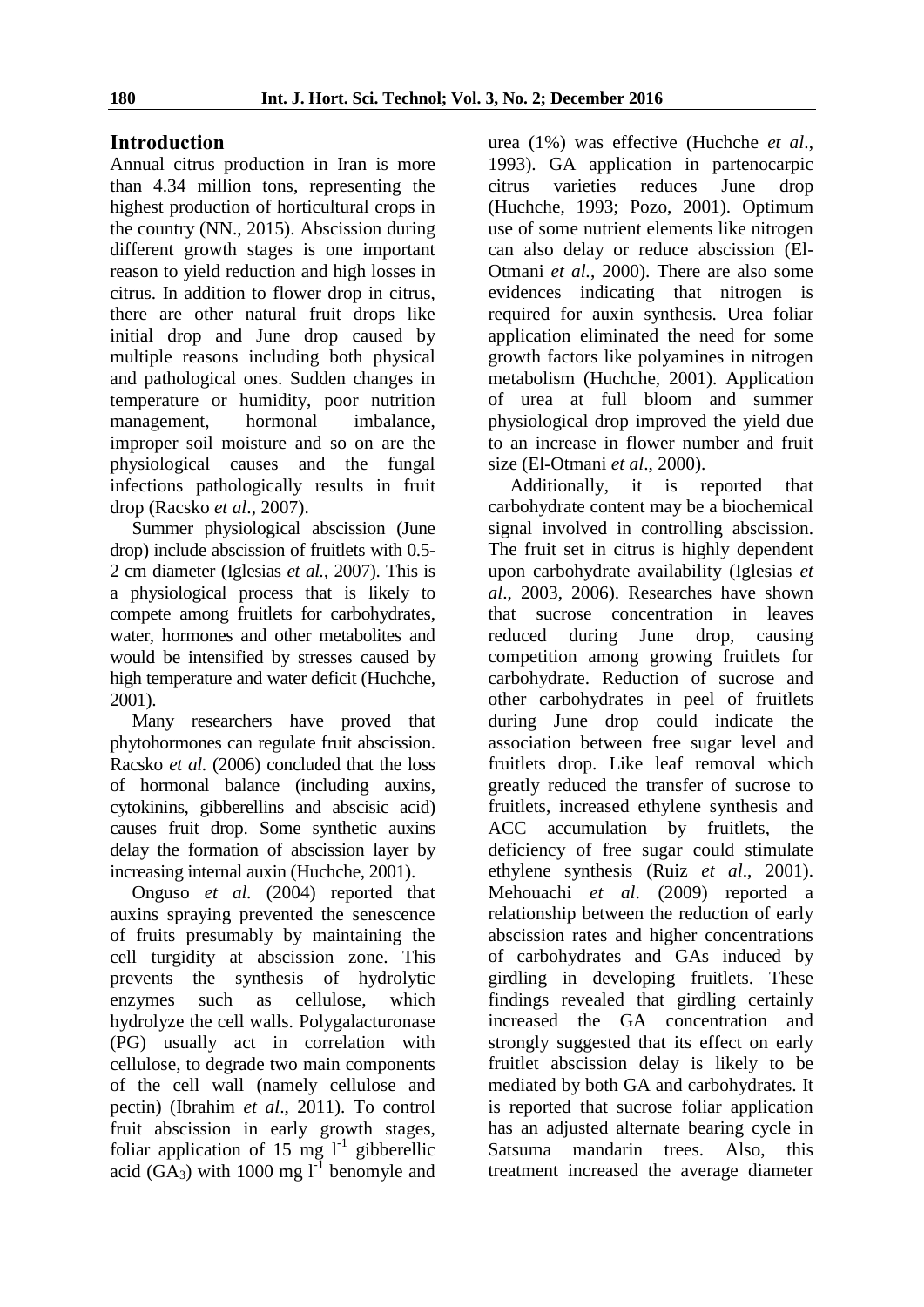and weight of fruits (Akhlaghi Amiri *et al*., 2006).

Abscission of young fruits has a positive correlation with cellulose activity in abscission zone (YangLiang *et al*., 1997; Burns, 1998). It is also claimed that benzyl adenine and GA prevented the abscission of young fruits by delaying the cellulose activity (Yang Liang *et al*., 1997). Also, researches in citrus gardens located at the eastern part of Mazandaran province in northern Iran showed that the Zn deficiency is crystal clear because of calcareous soil and imbalanced consumption of chemical fertilizers. This factor limits the regional production and probably increases the citrus abscission in this area (Asadi Kangarshahi *et al*., 2002). Accordingly, this experiment was performed to investigate the effects of auxin, cellulose, and PG on the abscission zone of Thomson navel orange and their relationship with fruitlet abscission and mineral nutrition at June drop. Single and combination treatment of urea, zinc, 2, 4-D, sucrose and  $GA<sub>3</sub>$  were used to investigate their effects on the occurrence of abscission in fruitlet stage of Thomson orange.

# **Materials and Methods**

The experiment setting was located at 36 degrees north latitude and 52 degrees east longitude. The local meteorological information obtained during the experiment was as follows: Annual precipitation: 570.6 mm; Absolute minimum temperature: - 2.6°C; Absolute maximum temperature: 37.9°C; Average minimum temperature: 13.37°C; Average maximum temperature: 22.5°C; Average daily temperature: 17.9°C; Absolute minimum humidity: 10%; Absolute maximum humidity: 100%; Average minimum humidity: 56%; Average maximum humidity: 92%; Average daily humidity: 73%; and Average height above sea level: 29 m.

The experiment used a randomized complete block design with eight treatments and four replicates (one tree for each replication) on 14-year Thomson navel orange (*Citrus sinensis* L.) trees on sour orange rootstock in Sari, Iran. All agricultural practices like drip irrigation and pest control were similar for all trees based on the tree requirement.

The treatments (1. control, 2. Urea  $(1\%)$ , 3. urea+2,4-D  $(15 \text{ mg } l^{-1})$ , 4. urea+ GA<sub>3</sub> (15 mg  $l^{-1}$ ), 5. urea+sucrose (1%), 6. urea+ZnSO<sub>4</sub> (0.5%), 7. urea+ZnSO<sub>4</sub>+2,4-D and 8. urea+  $ZnSO_4+GA_3$ ) were sprayed in late May, 2006, 20 days after full bloom (after early abscission of flowers and fruitlets and before starting summer fruit drop (June drop)) when the diameter of fruitlets was about 10 mm.

After spraying until the ending of June drop, dropped fruitlets in each tree were counted every ten days. Sampling was simultaneously carried out at the time of maximum drop in all trees, and 50 fruits (about 10 g) were randomly picked and their calyxes along with a part of peduncle were separated.

Mineral elements (N, P, K, Mg, Fe, Mn, Zn, Cu and B) of fruitlets were measured (Emami, 1996). Then, Calyxes were washed with distilled water, dried in a freeze dryer and powdered with liquid nitrogen. Calyx samples were used for measuring IAA, polygalacturonase (EC. 3.2.1.15) and cellulase (EC. 3.2.1.4).

To measure auxin, the modified method of Unyayar *et al*. (1996) was used (Ergun *et al*., 2002). Accordingly, first, 0.5 g of the calyx sample was extracted by auxin buffer. Then purification steps were performed and separation was conducted by thin layer chromatography (TLC). Auxin concentration in each sample was measured by densitometer at 222 nm wavelength (Ergun *et al*., 2002).

To measure PG, the modified method of Gross (1982) was used (Faize *et al*., 2003). To do so, 0.2 g from each sample was extracted and then, incubated. Absorption was determined by a spectrophotometer with 274 nm and enzyme concentration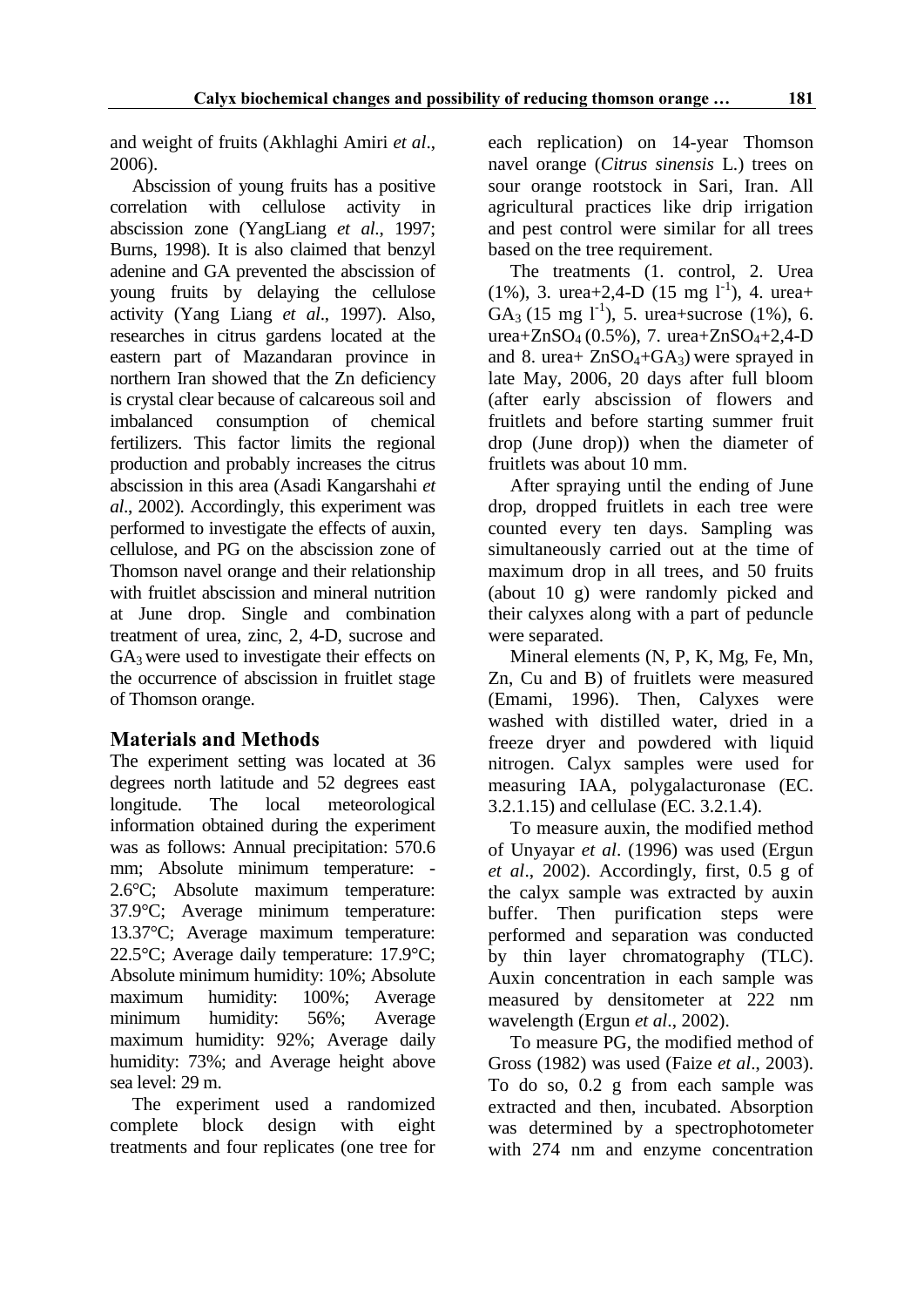was calculated by sample absorption and a standard curve (Faize *et al*., 2003).

Moreover, cellulase was measured by the modified method of Ghose (1987). First, 0.1 g of each sample was extracted. Whatman filter paper No. 1 was used as a substrate. After several steps of incubation and freezing, absorption was determined by a spectrophotometer with 540 nm and enzyme concentration was calculated by sample absorption and a standard curve (Adney and Baker, 1996).

Fruit number in each tree was calculated based on the yield and fruit average weight. Abscission percentage was determined based on fruit number at harvest and number of dropped fruitlets.

## **Results**

Analysis of variance indicated that percentage of abscission at June drop of Thomson navel orange had a significant difference at 1% level. Except the treatment 2, all the treatments reduced abscission compared to the control, which was significant at 5% level (Table 1) in the treatments 5, 6 and 8. Maximum abscission reduction was observed in the treatment 5 with about 24%, as compared to the control.

Analysis of variance of IAA did not show any significant difference. The treatments 5 and 6 had the highest auxin content among the other treatments; however, this difference was not statistically significant (Table 1).

Analysis of variance for PG showed a 5% difference. The treatments 2 and 5 had the highest and lowest PG, respectively; except the treatment 5, the other treatments did not have any significant difference with the control treatment (Table 1).

Also, analysis of variance indicated that cellulase had a significant difference at 1% level. Cellulase content was the highest in the control treatment. Except in the treatment 2, cellulase in the other treatments was reduced significantly, as compared to the control (Table 1).

Analysis of variance of mineral elements of fruitlets did not show any significant difference. Mean comparison of mineral nutrition in the different treatments is shown in Table 2. As can be observed, only magnesium, iron and copper had significant differences among the different treatments. The control treatment had the lowest magnesium, iron, manganese, and zinc; however, magnesium level in the control was equal to that in the treatment 2 (urea), which had significant reduction compared to all the other treatments, and iron level in the control was equal to that in the treatment 8. The treatment 6 (urea  $+$ ZnSO4) had the highest magnesium and iron among the other treatments, which was statistically significant compared to the control. The treatment  $5$  (urea + sucrose) had the highest copper and boron among the other treatments, but it was not statistically significant (Table 2).

The Pearson correlation coefficient and linear regression among percentages of abscission of Thomson navel fruitlets, PG, cellulase and auxin content in calyx and fruitlets mineral elements in the different treatments at June drop are shown in Table 3. As is indicated, abscission and auxin had a significant negative correlation at 1% level. Also, abscission had a significant positive correlation with cellulase at 1% and with PG at 5% level (Table 3). PG and auxin had a negative significant correlation at 1% level. Cellulase had a negative correlation with auxin and a positive correlation with PG at 5% level. Also, the correlation between cellulase with magnesium and manganese was negative and significant at 5% level. Overall, Table 3 indicated that abscission, PG, and cellulase had a positive correlation with N, P and K, whereas they had a negative correlation with Mg, Fe, Mn, Zn, Cu and B of Thomson navel fruitlet at June drop. In contrast, auxin had a negative correlation with N and K, while it had a positive correlation with Mg, Fe, Mn, Zn, Cu and B of fruitlets. All significant correlations had also significant regressions (Table 3).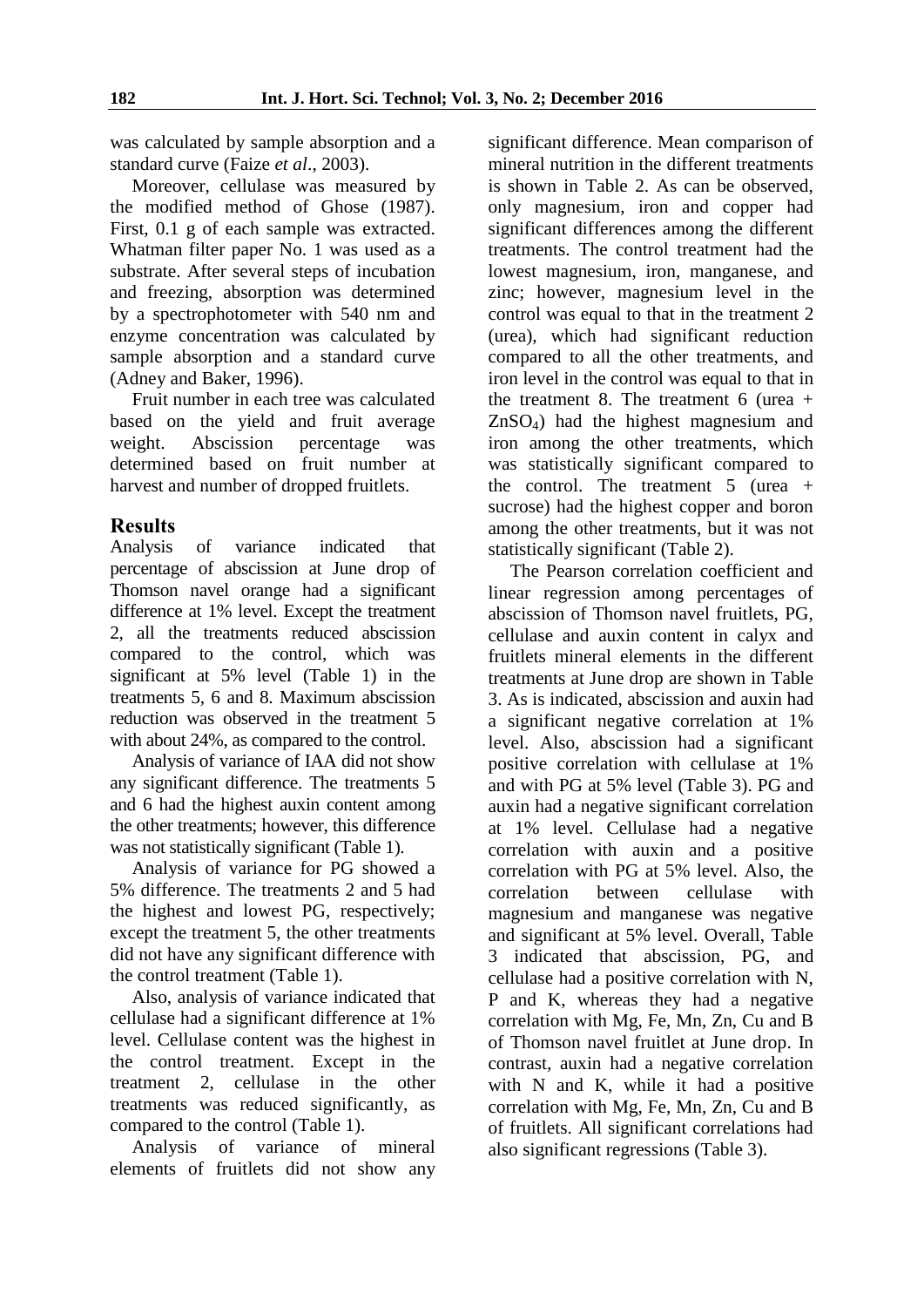| <b>Treatments</b>          | <b>Abscission</b><br>$(\%)$ | Auxin<br>$(\mu g g^1)$ | Polygalacturonase<br>$(U g-1)$ | <b>Cellulase</b><br>$(U g^{-1})$ |
|----------------------------|-----------------------------|------------------------|--------------------------------|----------------------------------|
| 1. Control                 | 44.89 a                     | 35.19a                 | 27.84 ab                       | 101.50a                          |
| 2. Urea                    | 45.04a                      | 38.25a                 | 28.97 a                        | 97.90 ab                         |
| 3. Urea + $2,4$ -D         | 43.48 ab                    | 44.31a                 | $26.38$ ab                     | 85.06 cd                         |
| 4. Urea + $GA_3$           | $43.15$ ab                  | 48.81 a                | 22.32 bc                       | 85.23 cd                         |
| 5. Urea $+$ sucrose        | 34.26c                      | 82.86 a                | 19.54c                         | 78.86 d                          |
| 6. Urea + $ZnSO_4$         | 38.40 bc                    | 63.51 a                | $24.10$ abc                    | 80.75d                           |
| 7. Urea + $ZnSO_4$ + 2,4-D | 44.15 ab                    | 37.26a                 | $27.95$ ab                     | $91.29$ bc                       |
| 8. Urea + $ZnSO_4 + GA_3$  | 38.29 bc                    | 42.15a                 | $26.17$ ab                     | 84.35 cd                         |

**Table 1. Percentage of abscission, auxin (IAA), PG and cellulase content in the abscission zone of Thomson navel orange fruitlets in the different treatments at June drop**

In each column, means followed by the same letter are not significantly different using DNMRT at 5% level.

**Table 2. Effect of different treatments on mineral elements concentration in Thomson navel fruitlet at June drop**

|                     | $N$ <sup>ns</sup> | $K^{ns}$ | $\mathbf{p}$ ns | $Mg^*$   | $Fe*$              | $\mathbf{Mn}$ <sup>ns</sup> | $Zn$ <sup>ns</sup> | $Cu*$              | $\mathbf{B}$ <sup>ns</sup> |
|---------------------|-------------------|----------|-----------------|----------|--------------------|-----------------------------|--------------------|--------------------|----------------------------|
| <b>Treatments</b>   |                   |          | $(\%)$          |          |                    |                             | (mg/kg)            |                    |                            |
| 1. Control          | 1.895             | 1.370    | 0.1650          | 0.1275c  | 25.00b             | 5.675                       | 12.50              | 14.65a             | 88.25                      |
| 2. Urea             | 1.920             | 1.452    | 0.1600          | 0.1275c  | 29.88ab            | 6.225                       | 16.00              | 14.10a             | 87.88                      |
| 3. Urea + $2,4$ -D  | 1.870             | 1.308    | 0.1600          | 0.1500ab | 26.38ab            | 7.100                       | 13.55              | 14.10a             | 95.13                      |
| 4. Urea + $GA_3$    | 1.890             | 1.378    | 0.1525          | 0.1500ab | 30.70ab            | 8.150                       | 14.10              | 14.65a             | 89.68                      |
| $5.$ Urea + sucrose | 1.888             | 1.308    | 0.1600          | 0.1400ab | 29.38ab            | 6.775                       | 15.75              | 15.47a             | 100.8                      |
| 6. Urea + $ZnSO4$   | 1.860             | 1.313    | 0.1600          | 0.1600a  | 34.78a             | 8.325                       | 14.13              | 8.38 <sub>bc</sub> | 79.47                      |
| 7. Urea + $ZnSO_4$  | 1.940             | 1.183    | 0.1575          | 0.1550ab | 32.05ab            | 6.500                       | 14.67              | 3.91c              | 80.05                      |
| $+2,4-D$            |                   |          |                 |          |                    |                             |                    |                    |                            |
| 8. Urea + $ZnSO_4$  | 1.857             | 1.370    | 0.1525          | 0.1550ab | 25.00 <sub>b</sub> | 7.325                       | 13.05              | 10.50ab            | 93.13                      |
| $+ GA3$             |                   |          |                 |          |                    |                             |                    |                    |                            |

In each column, means followed by the same letter are not significantly different using DNMRT at 5% level. ns: no significant difference

\*: significant difference at 5% level

#### **Table 3. The correlation coefficient and regression between fruitlet abscission, PG, cellulase and mineral elements of Thomson navel fruitlet at June drop in the different treatments (R: correlation; R<sup>2</sup> : regression)**

|             | <b>Abscission</b> |               | PG         |               | <b>Cellulase</b> |                | <b>Auxin</b> |               |
|-------------|-------------------|---------------|------------|---------------|------------------|----------------|--------------|---------------|
|             | $\bf{R}$          | $\mathbf{R2}$ | R          | $\mathbf{R2}$ | R                | R <sub>2</sub> | $\bf R$      | $\mathbf{R}2$ |
| Abscission  |                   |               |            |               |                  |                |              |               |
| PG          | $0.768*$          | $0.586*$      |            |               |                  |                |              |               |
| Cellulase   | $0.801**$         | $0.638*$      | $0.784*$   | $0.615*$      |                  |                |              |               |
| Auxin       | $-0.868**$        | $0.752**$     | $-0.894**$ | $0.799**$     | $-0.765*$        | $0.585*$       |              |               |
| N           | 0.536             | 0.290         | 0.389      | 0.152         | 0.579            | 0.335          | $-0.352$     | 0.124         |
| K           | 0.142             | 0.018         | 0.097      | 0.009         | 0.309            | 0.095          | $-0.146$     | 0.021         |
| $\mathbf P$ | 0.198             | 0.033         | 0.245      | 0.060         | 0.457            | 0.209          | 0.028        | 0.001         |
| Mg          | $-0.358$          | 0.114         | $-0.257$   | 0.066         | $-0.710*$        | $0.504*$       | 0.186        | 0.035         |
| Fe          | $-0.148$          | 0.017         | $-0.248$   | 0.062         | $-0.320$         | 0.102          | 0.366        | 0.131         |
| Mn          | $-0.410$          | 0.154         | $-0.529$   | 0.280         | $-0.763*$        | $0.582*$       | 0.394        | 0.155         |
| Zn          | $-0.206$          | 0.042         | $-0.244$   | 0.059         | $-0.157$         | 0.021          | 0.435        | 0.189         |
| Cu          | $-0.031$          | 0.003         | $-0.323$   | 0.104         | 0.072            | 0.005          | 0.216        | 0.047         |
| B           | $-0.409$          | 0.183         | $-0.481$   | 0.232         | $-0.305$         | 0.093          | 0.400        | 0.160         |

\*: Significant difference at 5% level

\*\*: Significant difference at 1% level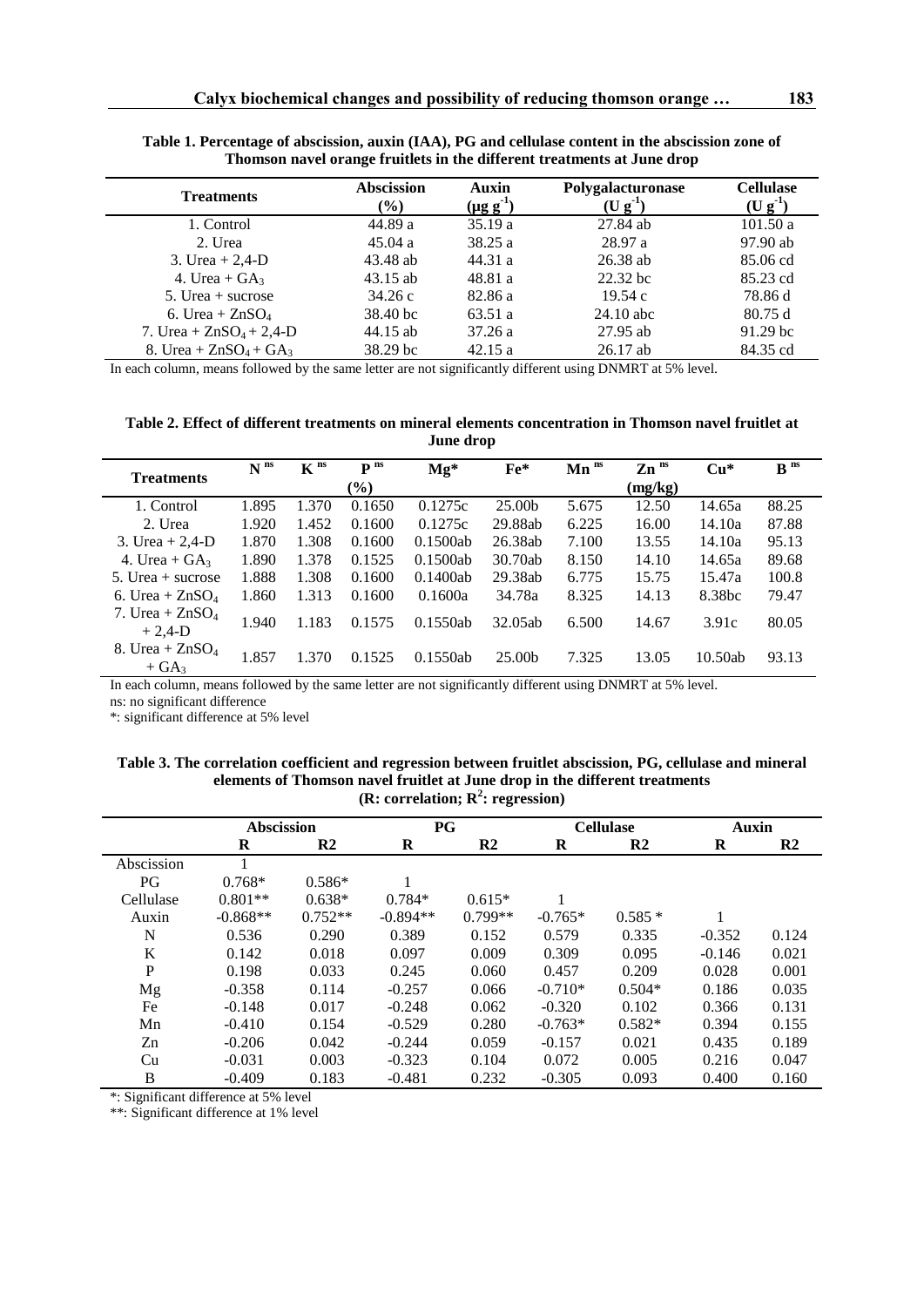### **Discussion**

In this experiment, decrease of auxin resulted in an increase in the content of PG and cellulose. On the other hand, enzymes had a positive and strong relation with the percentage of abscission, which corresponds to results of other studies (Monselise and Goren, 1978; Yang Liang *et al*., 1997; Burns, 1998; Ibrahim *et al*., 2011). The use of urea alone, or in combination with  $2,4$ -D and  $GA_3$  did not have any effect on abscission, but in combination with sucrose was the best treatment in this experiment. Also, combining urea and Zn was an effective treatment. The treatment 5, in which sucrose was used in the combination, had the maximum auxin content, but the lowest content of cellulase and PG. It can be concluded that decreased enzyme activity caused reduction of abscission in this treatment. Reduction of fruitlet competition for carbohydrate can be mentioned as the main reason for the response of the treatment 5, which corresponds with the study by Gomez- Cadenas *et al.* (2000) who reported photo assimilate competition induced abscission. The positive effect of urea and sucrose combination on the reduction of June drop percentage in Thomson navel orange was also reported by other researchers (El-Otmani *et al*., 2000; Iglesias *et al*., 2003, 2006; Ruiz *et al*., 2001). Mehouachi *et al.* (1995) found that sucrose reserve is the main factor for regulation of fruit abscission during June drop. Iglesias *et al.* (2003) observed that sucrose reduced fruitlet abscission and increased carbohydrate availability to growing citrus fruitlets. Contrary to expectations, the treatments 3 and 7 that had 2,4-D in their combination did not show any significant effect on auxin

### **References**

1. Adney, B., and J. Baker. 1996. Measurement of Cellulase Activities, Pp. 48-58. In: B. Adney and J. Baker (eds.) Chemical Analysis and Testing. Laboratory Analytical Procedure.

content, and PG in them was similar to that in the control. Only, cellulase was significantly decreased when compared to the control. Adding  $GA_3$  in the treatments 4 and 8 had similar effects on auxin, enzymes, and abscission in comparison with the treatments 3 and 7. In the treatments 7 and 8, the positive effects of urea and  $ZnSO<sub>4</sub>$  on the occurrence of abscission were decreased.

Results showed that auxin and micronutrients were positively correlated, whereas the correlation of abscission and enzymes with micronutrients was negative. Also, the relation of Mg and Mn with cellulase amount was significant. In the treatments 1 and 2, abscission was higher than that in the other treatments, whereas Mg of fruitlets was significantly lower than that in the other treatments. Also, Mn of these two treatments was lower than that in the others. In the treatments 6 and 8, in which  $ZnSO<sub>4</sub>$  was used in the combination. abscission reduction was significant, which corresponded to the results of the study by Asadi *et al.* (2002) conducted in Mazandaran, Iran, which reported Zn as a limiting factor for production in this province. Racsko *et al.* (2007) mentioned that poor nutrition management and hormonal imbalance are some physiological causes of fruit drop.

Generally, treatments that delay auxin reduction in abscission zone reduce synthesis or activity of hydrolytic enzymes and delay destroying of the cell wall and finally, can prevent abscission. Racsko *et al.* (2006) reported that auxin inhibits abscission by repression of the synthesis of hydrolytic enzymes, which is consistent with Burn's researches about citrus abscission in 1998.

2. Akhlaghi Amiri, N., A. Asadi Kangarshahi, and K. Arzani. 2006. Effect of Carbohydrate on Reducing Alternate Bearing of Satsuma Mandarin. 27<sup>th</sup> Int. Hort. Cong., Seoul, Korea, P. 456 (abstr.).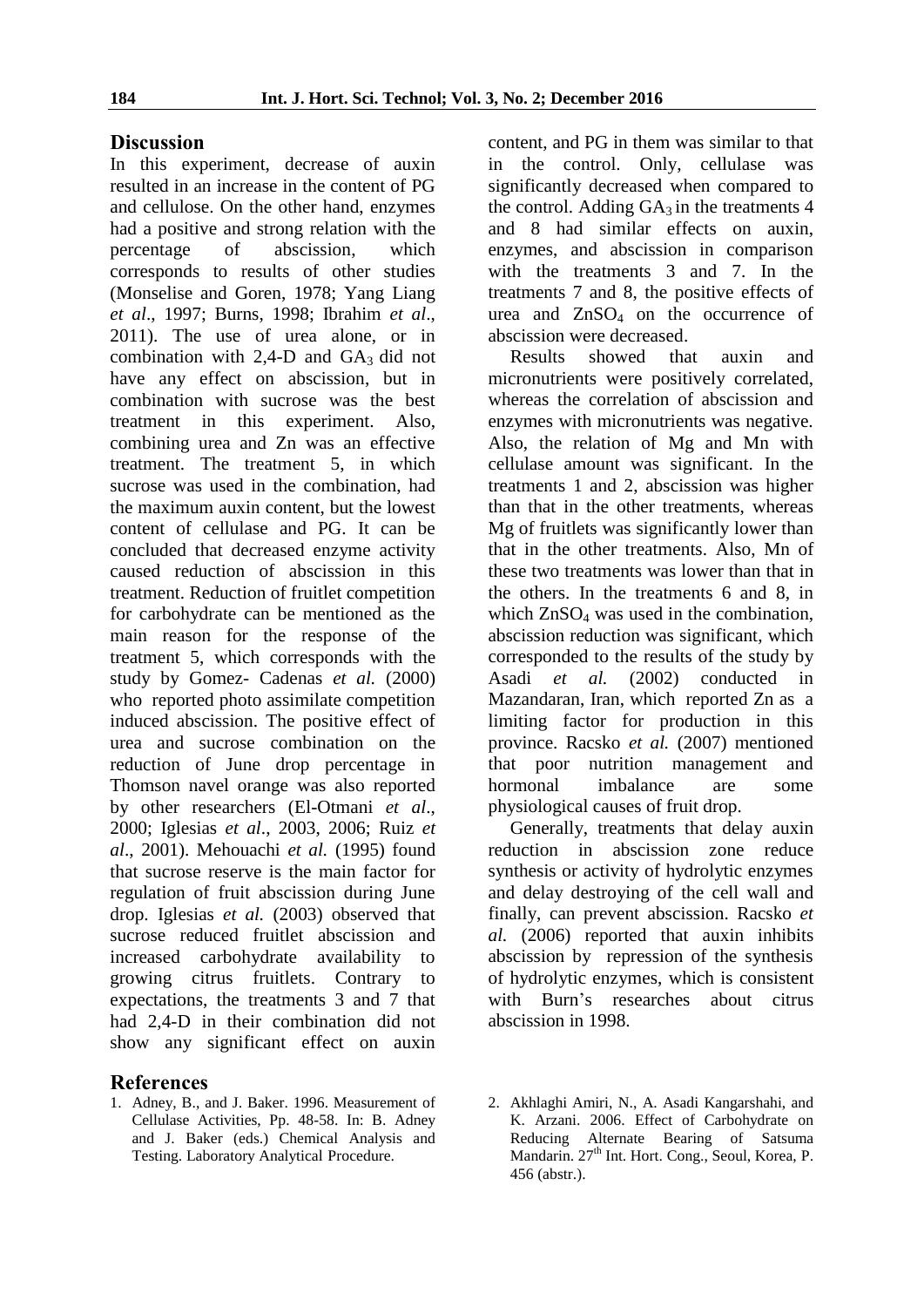- 3. Anonymous. 2015. Iran agricultural statistics Report (results of the survey Reports of horticultural Products). Ministry of Agriculture Jihad, Department of Planning and Economy, Center For Information and Communication Technology, Tehran, Iran.
- 4. Asadi Kangarshahi, A., N. Akhlaghi Amiri, M. Mahmoudi, and M.J. Malakouti. 2002. Diagnosis of Nutritional Disorders in Citrus of Mazandaran (Limited and Recommends): Part 2. Micro Elements. Publication 269. Soil and Water Research Institute, Karaj, Iran.
- 5. Burns, J.K. 1998. Abscission in Citrus Fruit, Leaves and Flowers: Physiology, Molecular Biology and Possible Points of Control. Citrus Abscission Workshop. Citrus Research and Education Center. Lake Alfred. FL 33850: 28-36.
- 6. El-Otmani, M., A. Ait-Oubahou, F.Z. Taibi, B. Lmoufid, and C.J. Lovatt. 2000. Foliar Urea and Gibberellic Acid Increase Clementine Mandarin Fruit Set, Size and Yield. 9<sup>th</sup> Int. Citrus Cong., Florida, USA, P. 154 (abstr.).
- 7. Emami, A. 1996. Methods of Plant Analysis. Soil and Water Inst. Pub., N. 982, Tehran, Iran.
- 8. Ergun, N., S.F. Topcuoglu, and A. Yildiz. 2002. Auxin (Indole-3-acetic acid), Gibberellic Acid  $(GA<sub>3</sub>)$ , Abscisic Acid (ABA) and Cytokinin (Zeatin) Production by Some Species of Mosses and Lichens. Turk. J. Bot. 26**:** 13-18.
- 9. Faize, M., T. Sugiyama, L. Faize, and H. Ishii. 2003. PG Inhibiting Protein (PGIP) From Japanese Pear: Possible Involvement in Resistance Against Scab. Physiol. Mol. Plant Pathol. 63**:** 319-327.
- 10. Ghose, T.K. 1987. Measurement of Cellulose activities. International Union of Pure and Applied Chemistr*y*, 59(2): 257-268.
- 11. Gomez-Cadenas, A., J. Mehouachi, F.R. Tadeo, E. Primo-Millo, and M. Talon. 2000. Hormonal Regulation of Fruitlet Abscission Induced by Carbohydrate Shortage in Citrus. Planta. 210: 636-643.
- 12. Gross, K.C. 1982. A Rapid and Sensitive Spectrophotometric Method For Assaying Polygalacturonase Using 2-cyanoacetamide. Hort. Sci. 17(6): 933-934.
- 13. Huchche, A.D. 2001. Nature and Management of Citrus Fruit Drop, Pp. 287-294. In: S. Singh and S. Naqvi (eds.) Citrus. International Book Distributing Company. India.
- 14. Huchche, A.D., L. Ram, and R.R. Kohli, and H.C. Dass. 1993. Nature and Control of Fruit Drop in

Nagpur Mandarin. Hort. Soc. India. 24-28.

- 15.Ibrahim, M., N.A. Abbasi, H. Ur-rahman, A. Hussain, and I.A. Hafiz. 2011. Phenological Behavior and Effect of Different Chemicals on Pre-harvest Fruit Drop of Sweet Orange cv. Salustiana. Pak. J. Bot. 43(1): 453-457.
- 16. Iglesias, D.J., F.R. Tadeo, E. Primo-Millo, and M. Talon. 2006. Carbohydrate and Ethylene Levels Related to Fruitlet Drop Through Abscission Zone A in Citrus. Trees. 20(3):348- 355.
- 17.Iglesias, D.J., F.R. Tadeo, E. Primo-Millo, and M. Talon. 2003. Fruit set Dependence on Carbohydrate Availability in Citrus Trees. Tree Physiol. 23: 199-204.
- 18.Iglesias, D.J., Cercos, M., Colmenero-Flores, J.M., Naranjo, M.A., Rios, G., Carrera, E., Ruiz-River, O., Liso, I., Morillon, R., Tadeo, F.R. & Talon, M. (2007). Physiology of Citrus Fruiting. Braz.J. Plant Physiol. 9(4): 333-362.
- 19. Mehouachi, J., D.J. Iglesias, M. Agusti, and M. Talon. 2009. Delay of Early Fruitlet abscission by Branch Girdling in Citrus Coincides with Previous Increases in Carbohydrate and Gibberellin Concentrations. Plant growth Reg. 58(1): 15-23.
- 20. Mehouachi, J., D. Serna, S. Zaragoza, M. Agusti, M. Talon, and E. Primo-Millo. 1995. Defoliation Increases Fruit Abscission and Reduces Carbohydrate Levels in Developing Fruits and Woody Tissues of *Citrus unshiu*. *P*lant Sci. 107: 189-197.
- 21. Monselise, S.P. and R. Goren. 1978. The Role of Internal Factors and Exogenous Control in Flowering, Peel Growth and Abscission in Citrus. Hort. Sci. 13: 134-139.
- 22. Onguso, J.M., F. Mizutani, and A.B.M.S. Hossain. 2004. Effects of Partial Ringing and Heating of Trunk on Shoot Growth and Fruit Quality of Peach Trees. Bot. Bull. Acad. Sin. 45: 301-306.
- 23. Pozo, L.V. 2001. Endogenous Hormonal Status in Citrus Flowers and Fruitlets: Relationship with Postbloom Fruit Drop. Sci. Hort. 91: 251-260.
- 24.Racsko, J., M. Soltesz, Z. Szabo, and J. Nyeki. 2006. Fruit drop: II. Biological Background of Flower and Fruit drop. Int. J. Hort. Sci. 12(3): 103-108.
- 25.Racsko, J., G.B. Leite, J.L. Petri, S. Zhongfu, Y. Wang, Z. Szabó, M. Soltész and J. Nyéki. 2007. Fruit drop: The Role of Inner Agents and